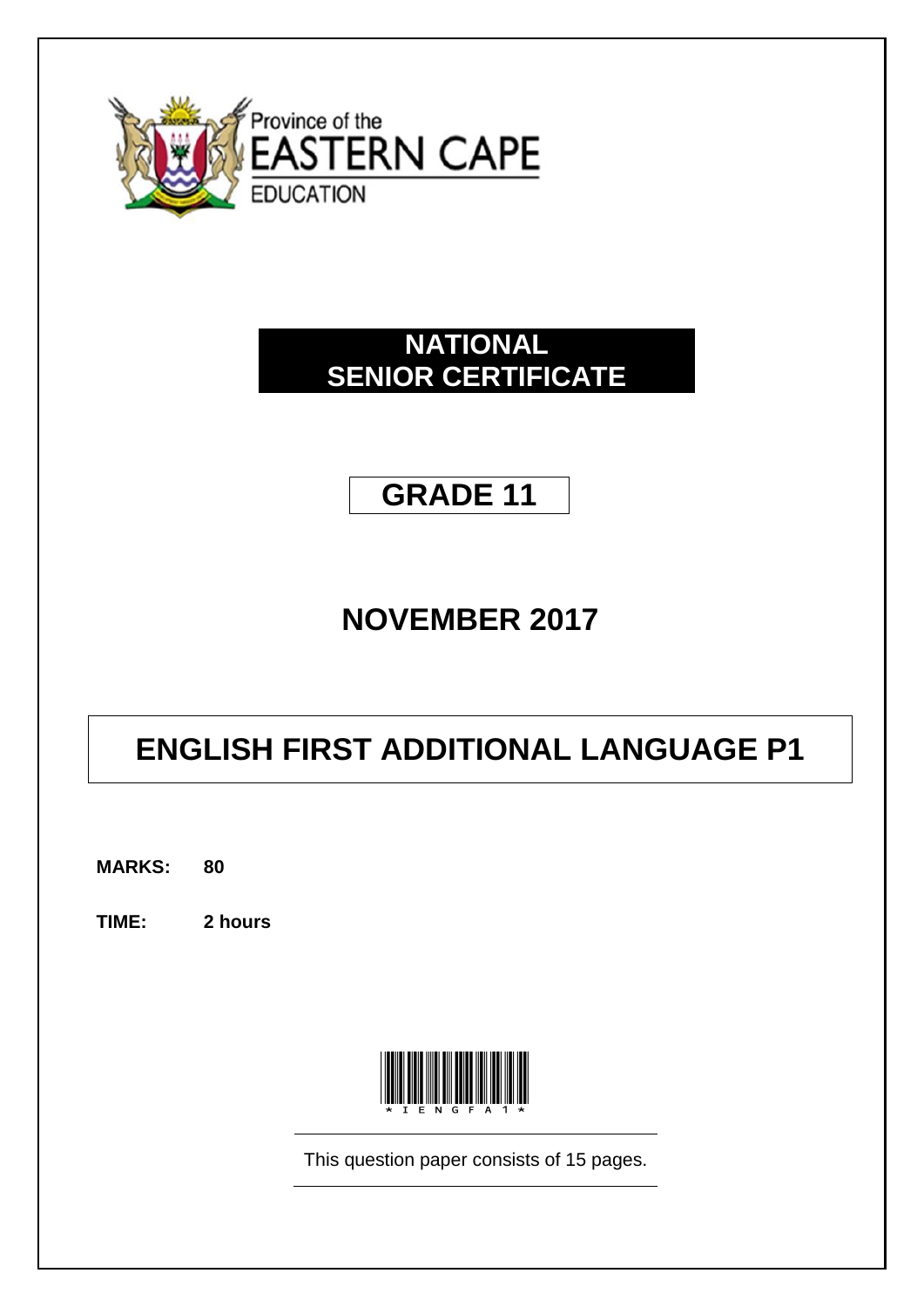#### **INSTRUCTIONS AND INFORMATION**

1. This question paper consists of THREE sections.

|                            | <b>SECTION A: Comprehension</b> | (30) |
|----------------------------|---------------------------------|------|
| <b>SECTION B: Summary</b>  |                                 | (10) |
| <b>SECTION C: Language</b> |                                 | (40) |

- 2. Answer ALL the questions.
- 3. Read ALL the instructions carefully.
- 4. Start EACH section on a NEW page.
- 5 Leave a line between answers.
- 6. Number the answers correctly according to the numbering system used in this question paper.
- 7. For multiple-choice questions, write only the question number and the letter (A–D) of the correct answer.
- 8. Pay special attention to spelling and sentence construction.
- 9. Suggested time allocation:

SECTION A: 50 minutes SECTION B: 30 minutes SECTION C: 40 minutes.

10. Write neatly and legibly.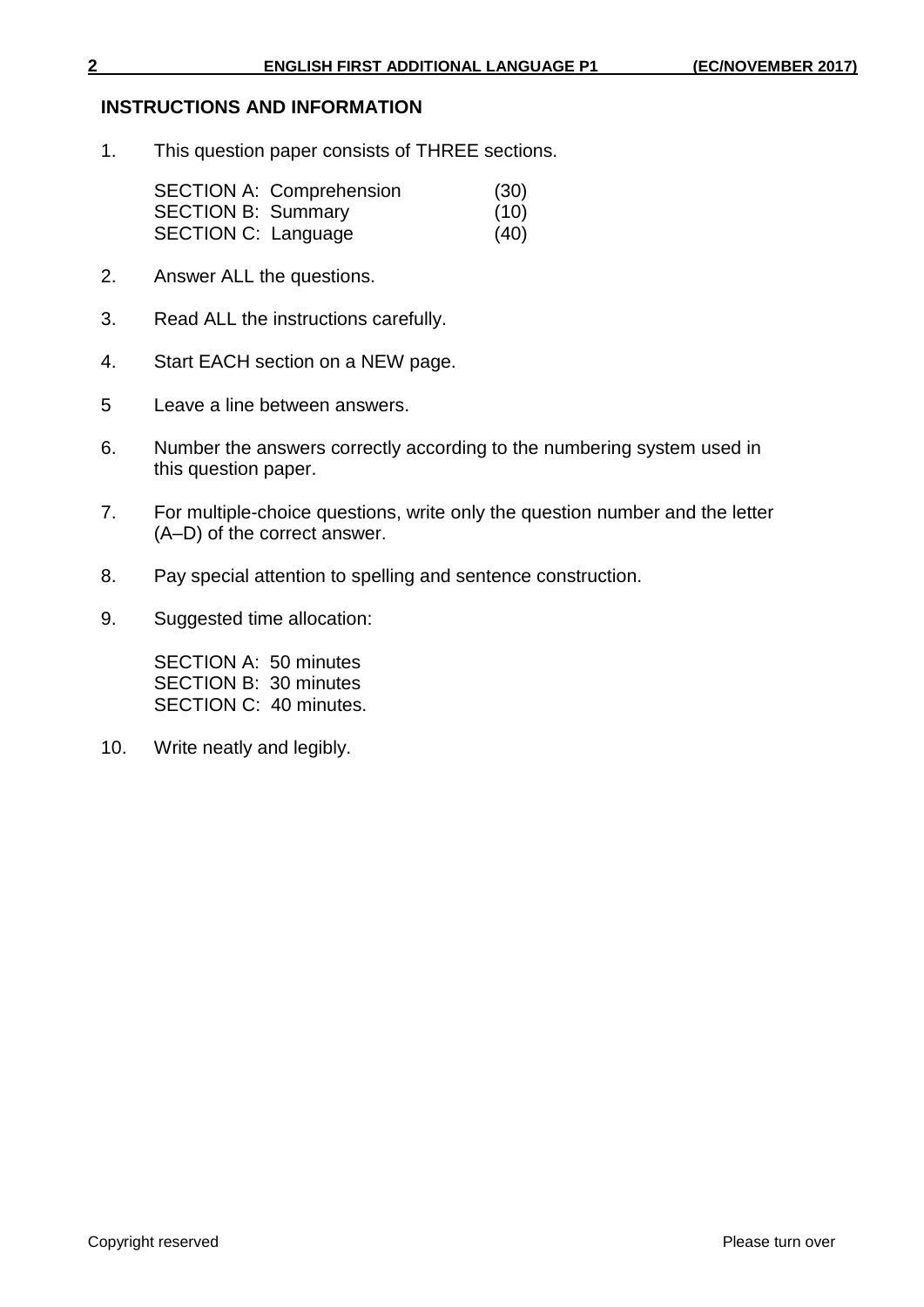#### **SECTION A: COMPREHENSION**

#### **QUESTION 1**

Read BOTH TEXT A and TEXT B and answer the set questions.

#### **TEXT A**

#### **THE RHINO REALITY**

- 1 In Linda Fellowes' illustrated children's book, *iThemba*, a two-ton female rhinoceros and her friend Joe, embark on a mission to save her horn when the poachers invade the game park. In the story Fellowes highlights the seriousness of rhino poaching and the importance of preserving our wildlife resources. 5
- 2 iThemba may be a fictional rhino but her story is far from fiction. According to Rhino Force the world's rhino population has declined by 90% since 1970. Over 560 rhino were poached in South Africa during 2012, the highest recorded annual figures. The Wilderness Foundation says that South Africa is custodian to over 80% of the world's rhinos. Over 1,400 rhinos have been lost in the 10 past seven years.
- 3 In traditional Chinese medicine, rhino horn is an extremely valuable product. It is believed to, among others, reduce fever, cleanse the liver and body of toxins and possibly even cure cancer. Scientific studies on horns have proved that they are made up of keratin, much like our fingernails and hair and have 15 no medicinal value.
- 4 The Wilderness Foundation's Sheelagh Antrobus says poachers are paid around R40,000 per kilogram for rhino horn. Poachers have no regard for the animal's life and will chop the rhino's spine or ankles to paralyse him before hacking off the horn. If the animal has not been shot, he will be left to bleed to 20 death.
- 5 According to the Endangered Wildlife Trust (EWT) the problem of rhino poaching is a global one and illegal wildlife trade is estimated to be the third largest illegal industry worldwide, after drugs and human trafficking. EWT believes there is no 'silver bullet' to stop the scourge of rhino poaching in 25 South Africa. Their aim is to keep the rhino alive for future generations by implementing a multi-pronged approach through interventions at each stage of the poaching chain. Rhino Project manager, Kirsty Berber, explains that the poaching chain has a number of role players. The poacher passes the horn to the middleman who employs a smuggler to get the horn across international 30 borders to the end-user. By implementing interventions at various stages in the chain, EWT believes the numbers of poached rhinos will decline.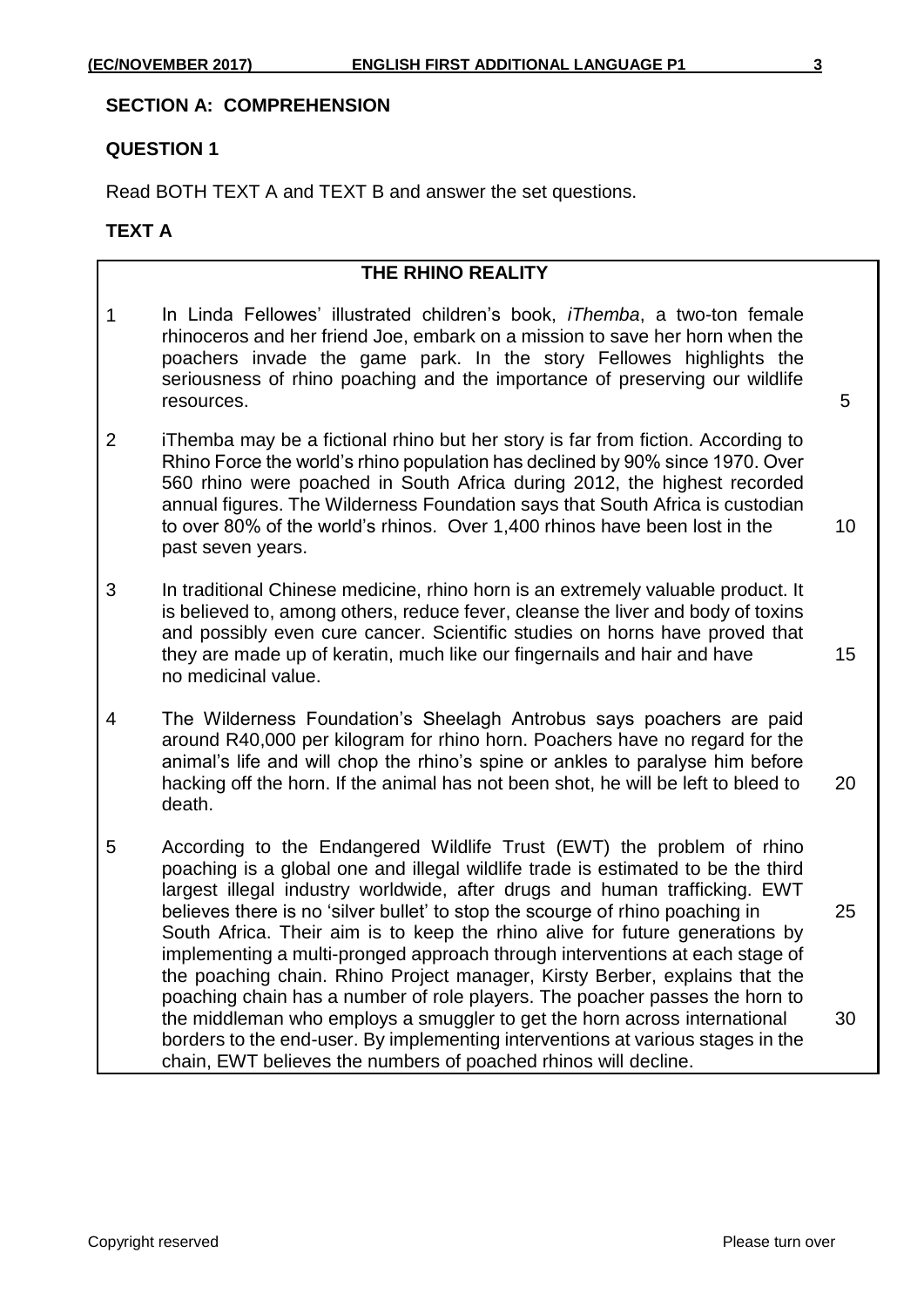| 6   | Another important aspect of rhino conservation, and to ensure that rhino gene<br>pools are protected, is the care of the rhino calves left orphaned. Traumatised<br>calves run off into the bush when their mothers are attacked and will perish<br>if they are not tracked and rescued. The function of the EWT's Rhino Orphan<br>Response Project is to rescue and rehabilitate orphaned rhinos.                                                                                                                                              | 35  |
|-----|-------------------------------------------------------------------------------------------------------------------------------------------------------------------------------------------------------------------------------------------------------------------------------------------------------------------------------------------------------------------------------------------------------------------------------------------------------------------------------------------------------------------------------------------------|-----|
| 7   | Sniffer dogs have been used in the detection of contraband at airports for many<br>years. Dogs have an extraordinary sense of smell. Breeds that are highly<br>trainable and keen to work are well-suited to detection work. They can be<br>trained to detect all types of contraband, from illicit drugs and meat products to<br>perlemoen and explosives.                                                                                                                                                                                     | 40  |
| 8   | Deploying sniffer dogs at international exit points forms part of EWT's<br>intervention strategy. Early in 2012 EWT imported its first sniffer dog from<br>Germany to be trained on rhino horn. Rico, a two-year old Belgian Malinois<br>, has now completed his training and has already achieved success in his work.<br>"Rico has indicated parcels in cargo on two different occasions," explains Kirsty<br>Brebner. "The first parcel was found to contain illegal rhino horn and the<br>second parcel contained ivory and elephant skin." | 45  |
| 9   | Through the Rhino Project, EWT is also providing training to judicial and<br>magisterial officers, members of the National Prosecuting Authority to ensure<br>that when poachers or smugglers are caught and tried in a court of law, that<br>sentencing is commensurate with the seriousness of the crime.                                                                                                                                                                                                                                     | 50  |
|     | [Adapted from Animaltalk, January 2013]                                                                                                                                                                                                                                                                                                                                                                                                                                                                                                         |     |
| 1.1 | Why did Linda Fellowes write a children's book about rhino poaching?                                                                                                                                                                                                                                                                                                                                                                                                                                                                            | (2) |
| 1.2 | In what way is iThemba's story far from fiction (line 6)?                                                                                                                                                                                                                                                                                                                                                                                                                                                                                       | (2) |
| 1.3 | Refer to paragraph 2.                                                                                                                                                                                                                                                                                                                                                                                                                                                                                                                           |     |
|     | Explain why the writer has included statistical information in this paragraph.                                                                                                                                                                                                                                                                                                                                                                                                                                                                  | (2) |
| 1.4 | Why do the Chinese attach so much value to the rhino horn? State THREE<br>points.                                                                                                                                                                                                                                                                                                                                                                                                                                                               | (3) |
| 1.5 | What is the writer's intention in using the words 'hacking off' (line 20) instead<br>of cutting off?                                                                                                                                                                                                                                                                                                                                                                                                                                            | (2) |
| 1.6 | Give a reason why the following statement is FALSE.                                                                                                                                                                                                                                                                                                                                                                                                                                                                                             |     |
|     | Illegal wildlife trade is the largest illegal industry globally.                                                                                                                                                                                                                                                                                                                                                                                                                                                                                | (1) |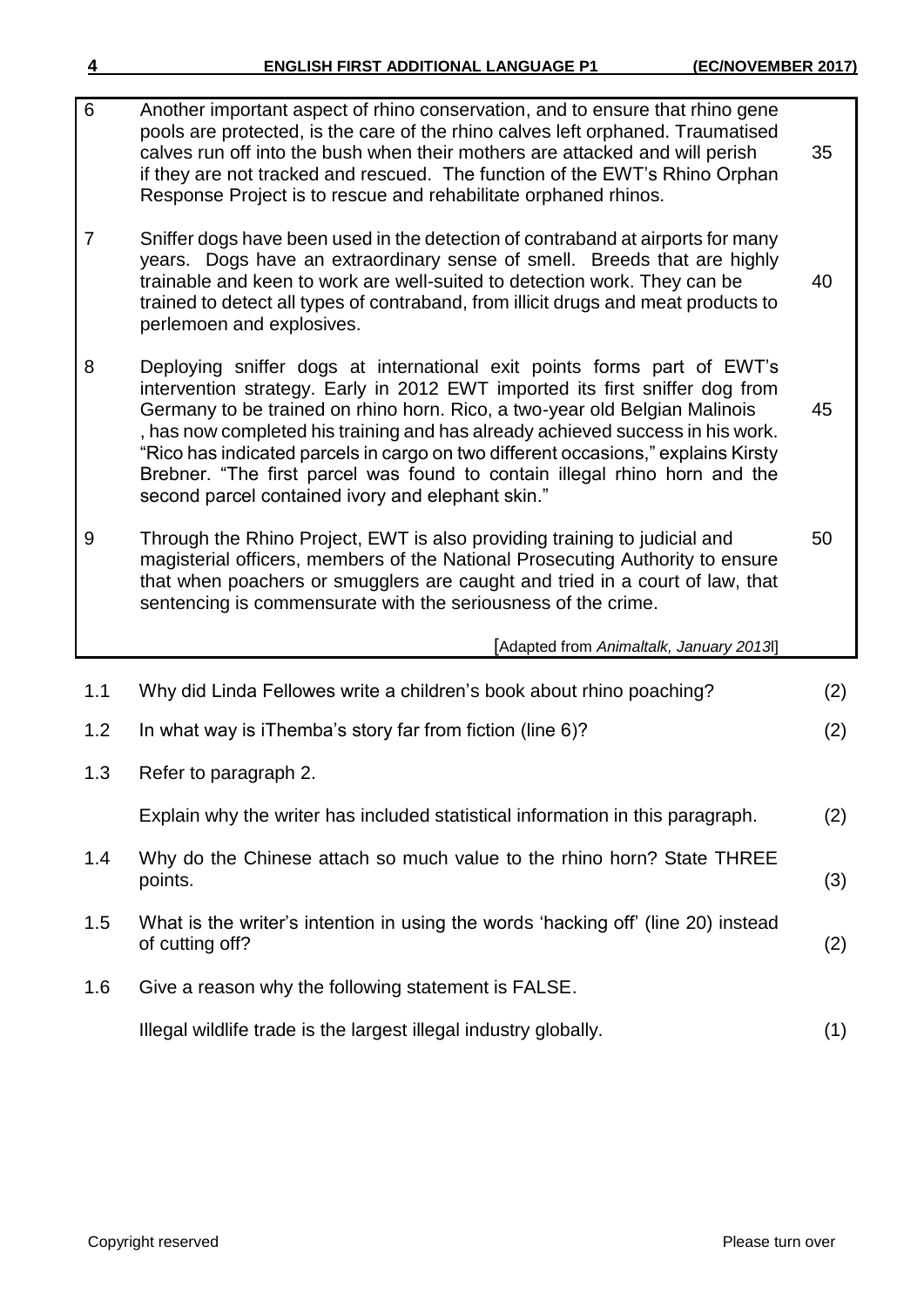1.7 Choose the correct answer to complete the following sentence:

The expression, in line 25, "there is 'no silver bullet' to stop the scourge" means there is no ...

- A quick solution to the problem.
- B money to solve the problem<br>C silver in the bullet.
- silver in the bullet.
- D effective weapon available. (1)
- 1.8 Explain why it is necessary to rescue the orphaned calves. (2)
- 1.9 Find a word in paragraph 7 that has the same meaning as 'goods that are smuggled illegally'. (1)
- 1.10 Why has the incident of Rico detecting illegal rhino horn been included in the passage? (2)
- 1.11 What makes the title, '*The Rhino Reality*' suitable for this article? Substantiate your response. (3)
- 1.12 In your opinion, is enough being done to protect the rhino? Discuss your view. (3)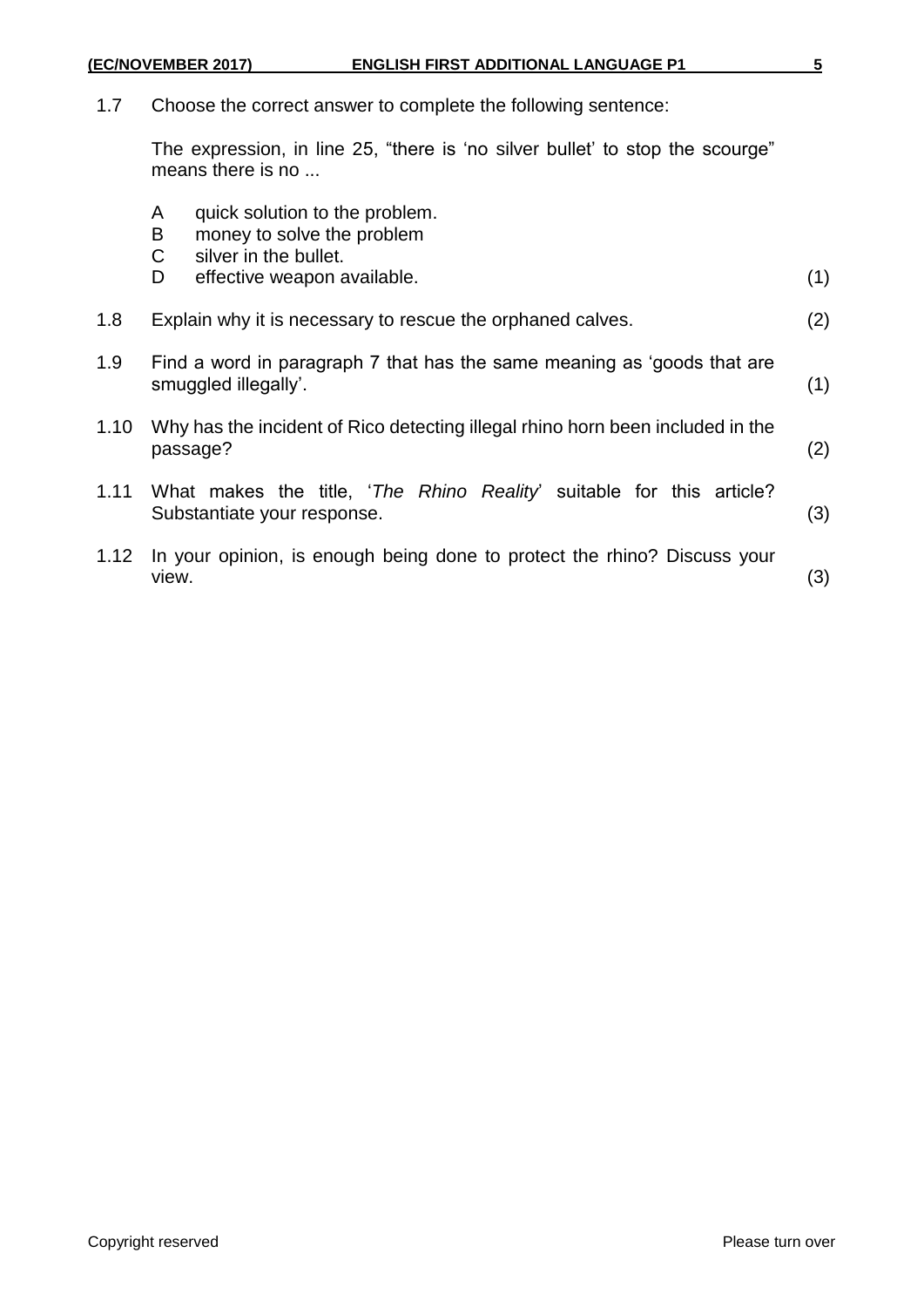# **TEXT B**

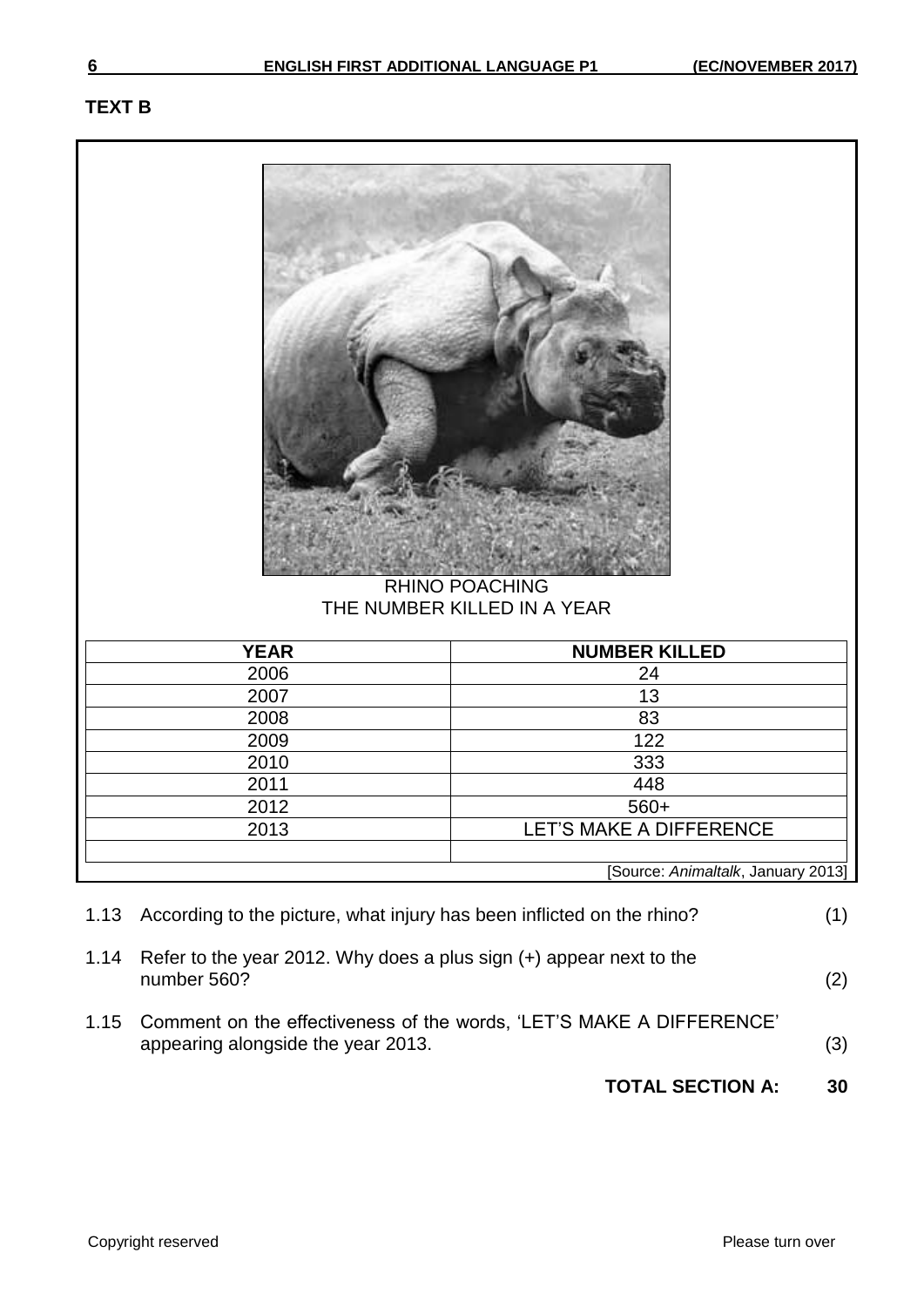### **SECTION B: SUMMARY**

### **QUESTION 2**

You have been asked to write an article on HOW TO CREATE A POSITIVE ATTITUDE for your school magazine.

Read TEXT C below and list SEVEN points that you will include in your article on HOW TO CREATE A POSITIVE ATTITUDE.

# **INSTRUCTIONS**

- 1. Your summary must be written in point form.
- 2. List SEVEN points in full sentences using NO MORE than 70 words.
- 3. Number your sentences from 1 to 7.
- 4. Write only ONE point per sentence.
- 5. Use your OWN words as far as possible.
- 6. Indicate the number of words you have used in brackets at the end of your summary.

# **TEXT C**

# **HOW TO CREATE A POSITIVE ATTITUDE**

A negative attitude can prevent you from fully enjoying your life. One of the best things you can offer anyone is your positive attitude.

Sometimes one single event can ruin an entire day. With this awareness that your mind tends to cling to the negative, you can intentionally focus on the good parts of your day. Keep a gratitude journal.

Learn to accept rejection. Chalk every broken heart and failed job interview as practice because no one goes through life without being rejected.

The words that you use have power. If you describe your life as boring, that is how you will perceive it. Use positive words to describe your life.

Do you ever notice how many times you say I *have* to do something? I *have* to go to work. Now replace the word *have* with *get*. I *get* to go to work. Your attitude will now change from needing to fulfil obligations to being grateful.

It is hard to have hope and stay positive when hate and violence are all over the media. Notice the righteous in times of tragedy. Being positive does not mean that you have to be oblivious to problems. If you are going to point out problems, have solutions too.

Set a goal each day to make someone else smile. Think about someone else's happiness and you will realise the impact your attitude has on that person.

[Adapted from www.fulfillmentdaily.com]

# **TOTAL SECTION B: 10**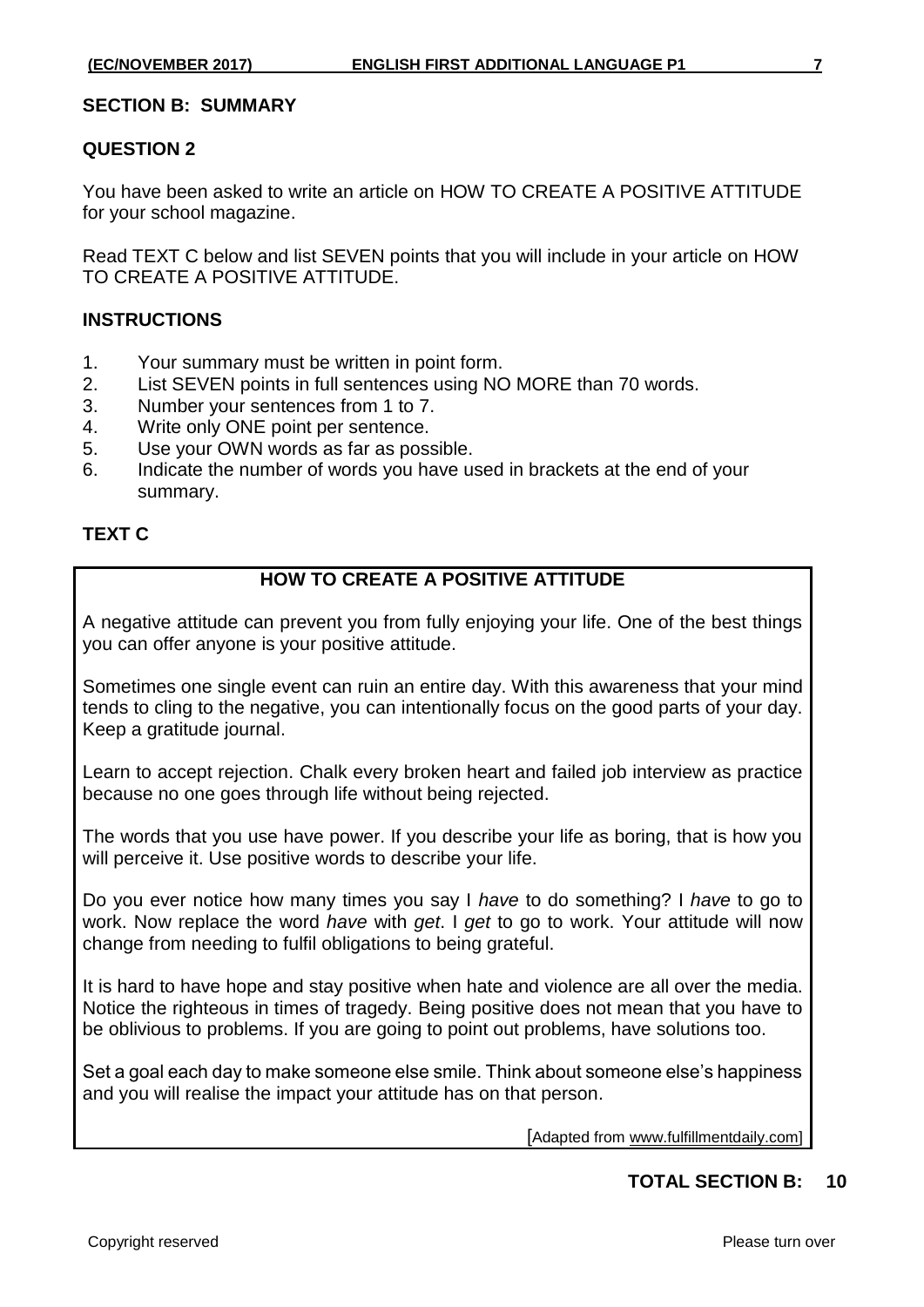# **SECTION C: LANGUAGE**

#### **QUESTION 3: ANALYSING AN ADVERTISEMENT**

Study the adevertisement (TEXT D) and answer the set questions.

#### **TEXT D**

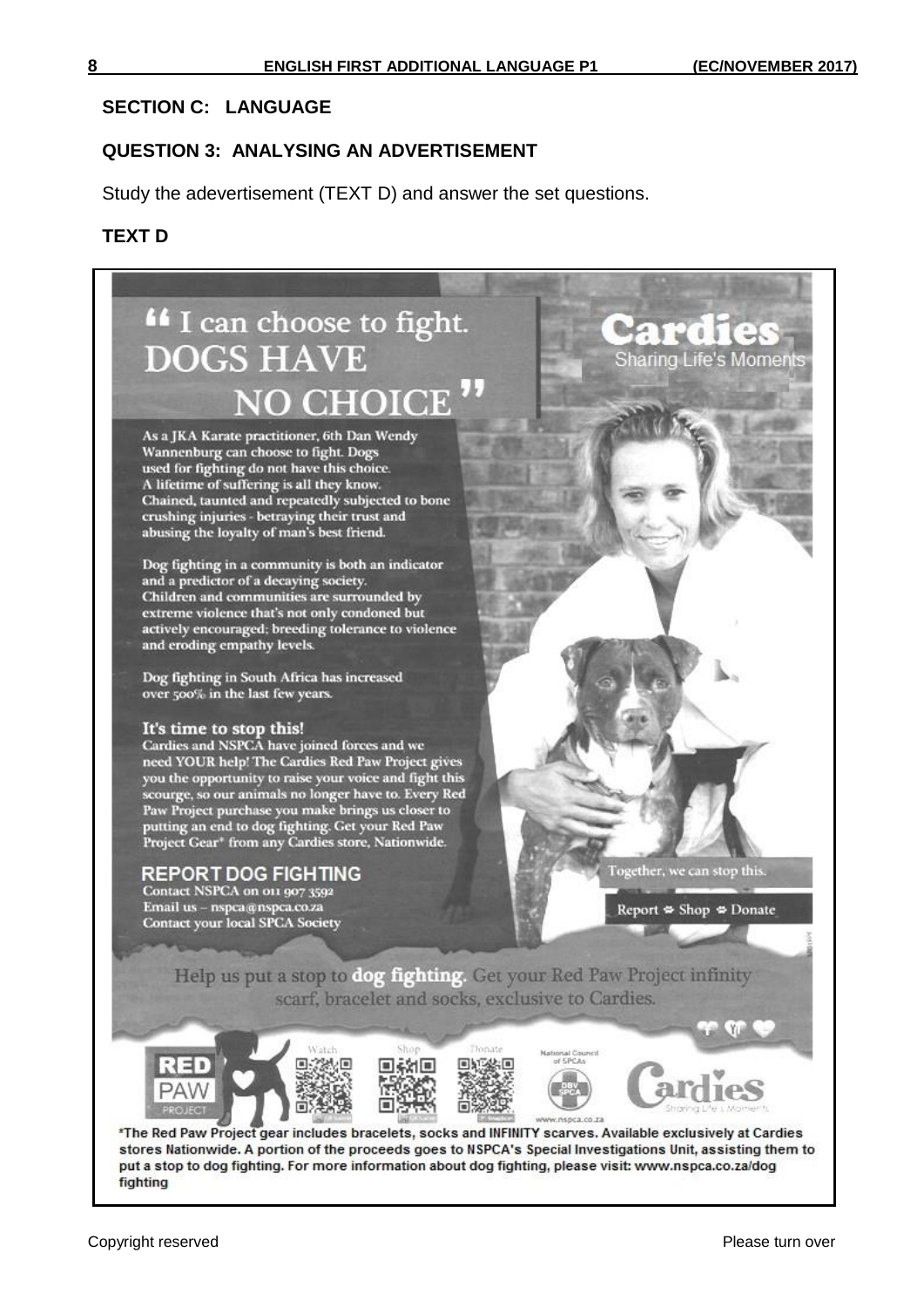|     | (EC/NOVEMBER 2017)<br><b>ENGLISH FIRST ADDITIONAL LANGUAGE P1</b>                                               | 9   |  |  |
|-----|-----------------------------------------------------------------------------------------------------------------|-----|--|--|
| 3.1 | Whose attention is the advertiser hoping to attract in this advertisement?                                      | (1) |  |  |
| 3.2 | State TWO advertising techniques used by the advertiser to capture the<br>attention of the reader.              |     |  |  |
| 3.3 | Why has the advertiser included the statistic, "500%" in the advertisement?                                     |     |  |  |
| 3.4 | Mention ONE item that can be purchased at Cardies to support this cause.                                        |     |  |  |
| 3.5 | Choose the correct answer to complete the following sentence:                                                   |     |  |  |
|     | NSPCA is an example of                                                                                          |     |  |  |
|     | an abbreviation.<br>A<br>B<br>an acronym.<br>C<br>a homonym.<br>D<br>a synonym.                                 | (1) |  |  |
| 3.6 | Which clue in the contact details prove that the NSPCA operates in South<br>Africa?                             |     |  |  |
| 3.7 | Does the picture of the woman and the dog contribute to the message of the<br>advertisement? Discuss your view. |     |  |  |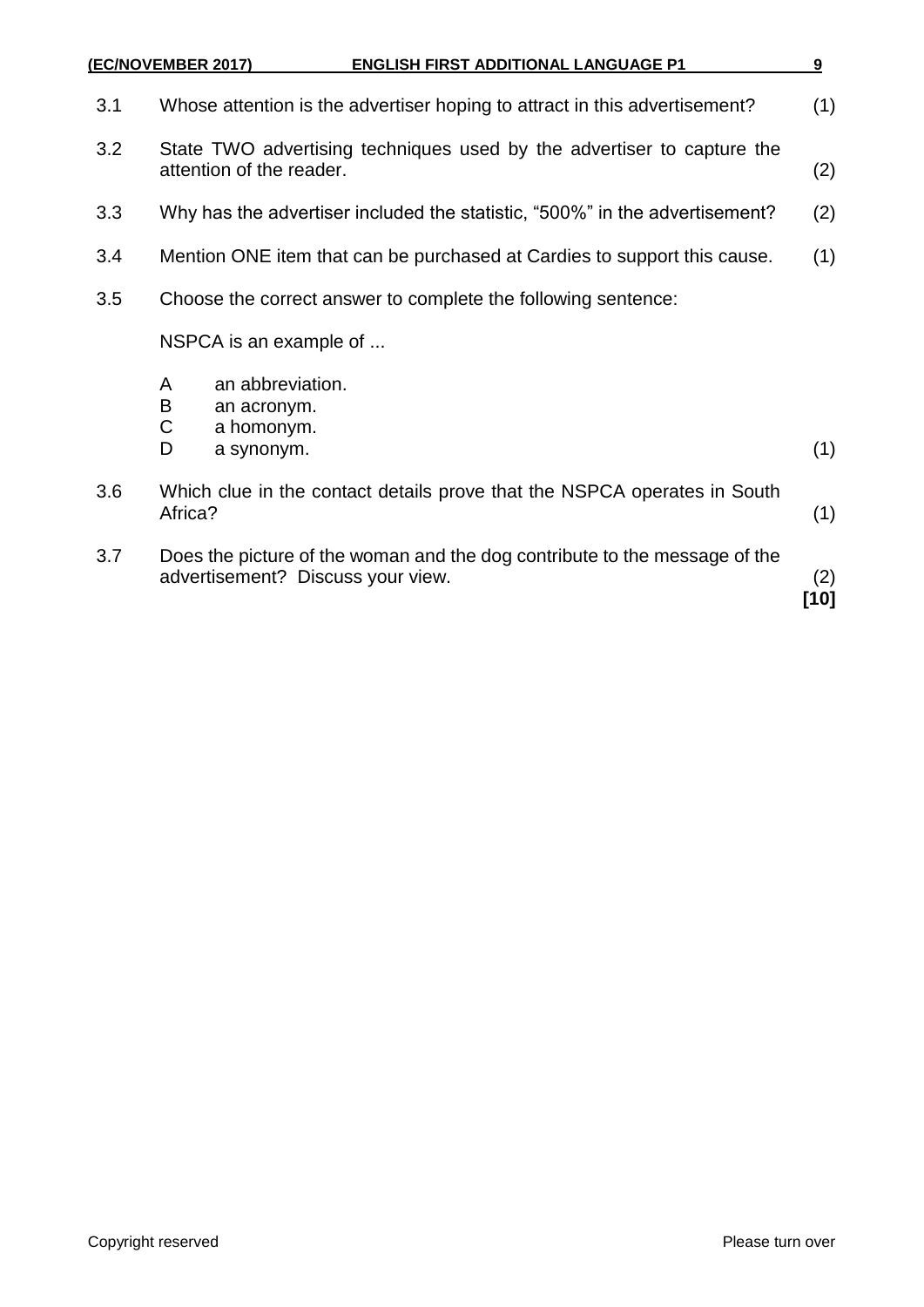# **QUESTION 4: ANALYSING A CARTOON**

# **TEXT E**



- 4.1 Refer to frame 1.
	- 4.1.1 What visual clue does the cartoonist use to show that the father is thinking deeply about how Jeremy sees them? (1)
	- 4.1.2 How do you know that the mother is listening attentively to the father? (1)
	- 4.1.3 Choose the correct answer to complete the following sentence:

The mother's response shows that she is...

- A surprised by the question.
- B waiting for a response.
- C eager to answer.
- D opposed to the question. (1)
- 4.2 Refer to frame 2.
	- 4.2.1 Explain why the father's three fingers are raised. (2)
	- 4.2.2 Why does the father have his index finger on his chin? (1)
- 4.3 Refer to frame 3.

Identify the roles that the father and mother think they play in Jeremy's life. (2)

4.4 Refer to the cartoon as a whole. Do you think that the roles Jeremy's parents have assigned themselves can be justified? Discuss your view. (2)

**[10]**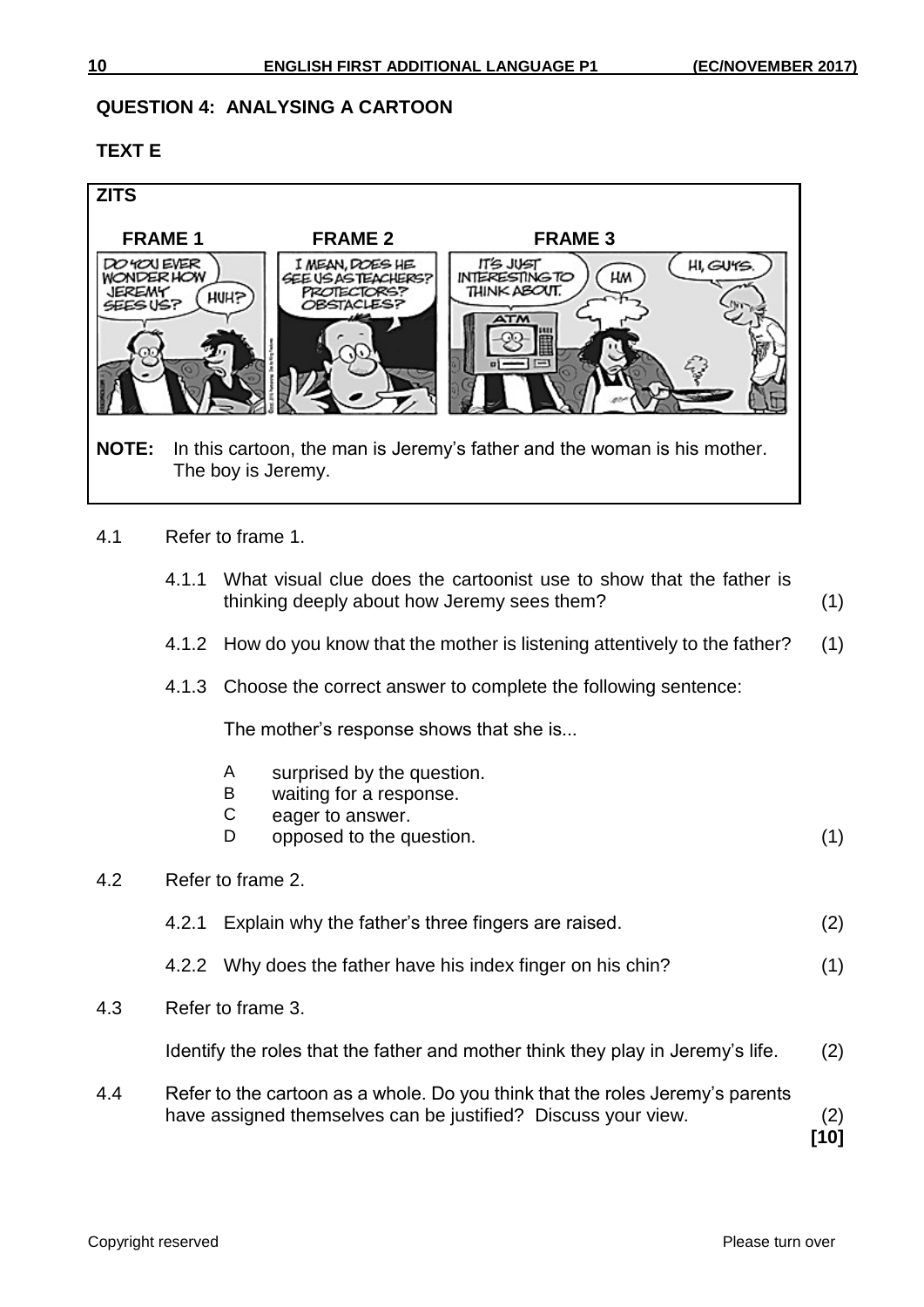# **QUESTION 5: LANGUAGE AND EDITING SKILLS**

5.1 Read the following passage (TEXT F), which contains some deliberate errors, and answer the set questions.

### **TEXT F**

# **BAY ACTIVISTS JOIN STAND AGAINST CANNED HUNTING**

- 1 Animal activists in Port Elizabeth joined thousands around South Africa to march against canned lion hunting.
- 2 The activists, who say the practise is cruel and inhumane, marched from the Kings Beach parking lot to the Town Lodge. They called for an end to canned lion hunting. Similar marches was held in East London and Knysna. 5

- 3 The activist said that she thought lions in captivity were groomed for death. They spend most of their lives interracting with humans because they are hand-reared. At the end of the day, they don't view humans as a threat because they have been desensitised to them. When a lion sees a hunter carrying a weapon it sees no danger because it's been around humans all its life. 10
- 4 The area in which canned hunting takes place ensures the animal is entrapped and cannot escape. Lions are put in an enclosure that is secured with an electric fence. These hunters are after the lion's heads so they can hang them on their walls. In most cases a lion is shot several times. It dies a slow, painful death. 15

[Adapted from *The Herald,* 17 March 2014]

5.1.1 Rewrite the following sentence in the singular form:

Animal activists in Port Elizabeth joined thousands around South Africa to march against canned lion hunting. (2)

- 5.1.2 Correct the SINGLE error in each of the following sentences:
	- (a) The activists, who say the practise is cruel and inhumane, marched from Kings Beach parking lot to the Town Lodge. (1)
	- (b) Similar marches was held in East London and Knysna. (1)
	- (c) They spend most of their lives interracting with humans because they are hand-reared. (1)
	- (d) These hunters are after the lion's heads so they can hang them on their walls. (1)
- 5.1.3 Rewrite the following sentence in direct speech:

The activist said that she thought lions in captivity were groomed for  $death.$  (4)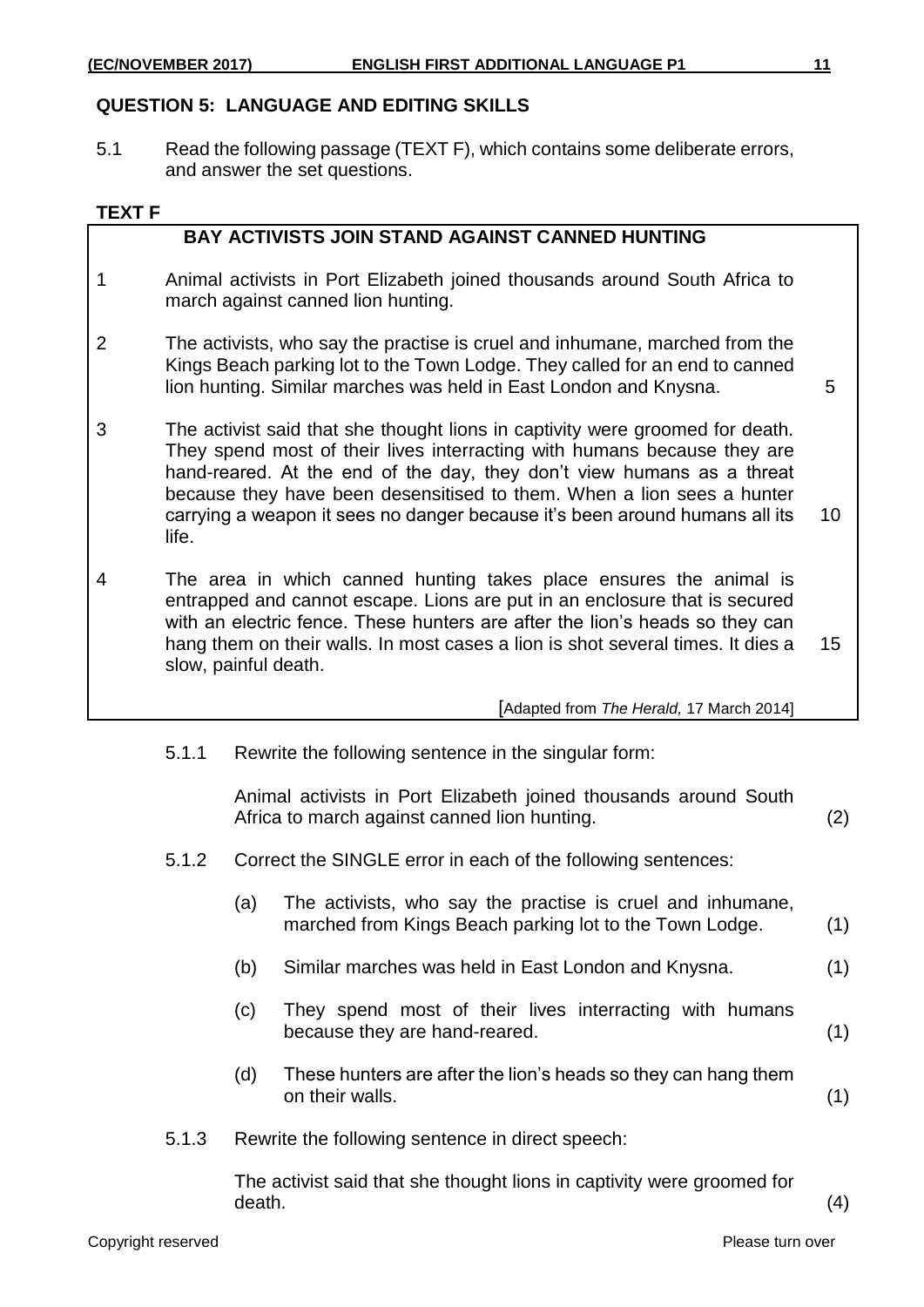| 12 |       | <b>ENGLISH FIRST ADDITIONAL LANGUAGE P1</b><br><u>(EC/NOVEMBER 2017)</u>                                                        |     |
|----|-------|---------------------------------------------------------------------------------------------------------------------------------|-----|
|    | 5.1.4 | Provide a synonym for the word threat in the following sentence:                                                                |     |
|    |       | At the end of the day, they don't view humans as a threat.                                                                      | (1) |
|    | 5.1.5 | Refer to the following sentence:                                                                                                |     |
|    |       | When a lion sees a hunter carrying a weapon it sees no danger<br>because it's been around humans all its life.                  |     |
|    |       | Write out the contraction.                                                                                                      | (1) |
|    | 5.1.6 | Rewrite the following sentence as a tag question:                                                                               |     |
|    |       | Lions are put in an enclosure that is secured with an electric fence.                                                           | (1) |
|    | 5.1.7 | Choose the correct answer from the options given.                                                                               |     |
|    |       | It dies a slow, painful death.                                                                                                  |     |
|    |       | The function of the comma in the above sentence is to                                                                           |     |
|    |       | separate a list of adjectives.<br>A<br>Β<br>indicate a parenthesis.<br>С<br>indicate a pause.<br>separate a list of nouns.<br>D | (1) |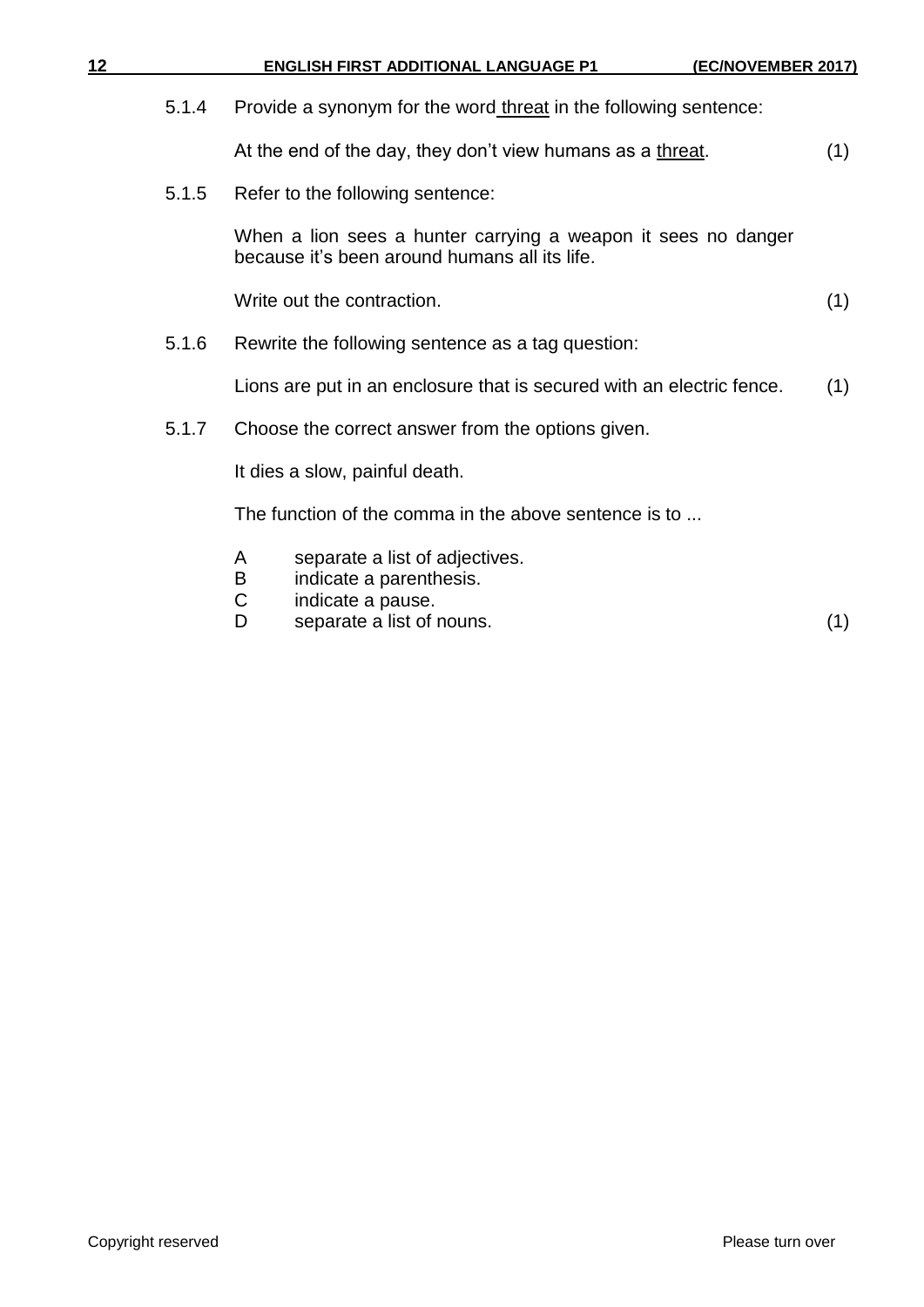5.2 Study the text (TEXT G) below and answer the set questions.

**TEXT G**



Once every year the South African Guide-Dog Association for the Blind (SAGA) raises awareness and funds for its See Me Campaign. You can support the cause by texting 'see me' to 38051. Each SMS costs R10 and will be donated to SAGA.

[Adapted from *Animaltalk*, September 2013]

5.2.1 Provide ONE word for the underlined words in the following sentence:

> Once every year SAGA raises awareness and funds for its See Me Campaign. (1)

5.2.2 Find and write down an acronym from the text above. (1)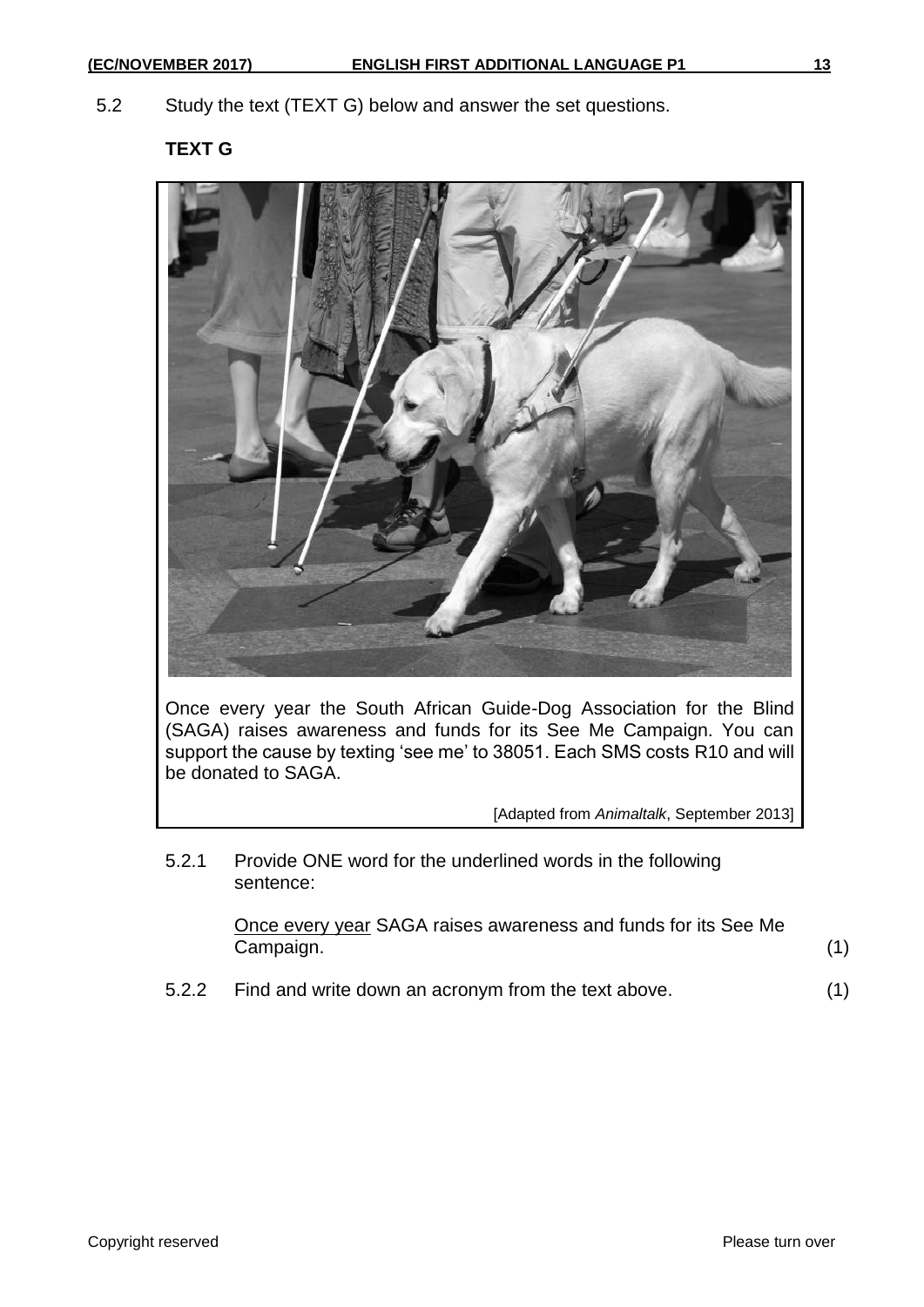5.2.3 Rewrite the following sentence by giving the correct form of each word in brackets.

> You can be (support) and provide SAGA with a (donate) to (assistance) them. (3)

5.2.4 Identify the part of speech, of the underlined word, in the following sentence:

Funds are raised for its See Me Campaign. (1)

**[20]**

#### **TOTAL SECTION C: 40 GRAND TOTAL:**